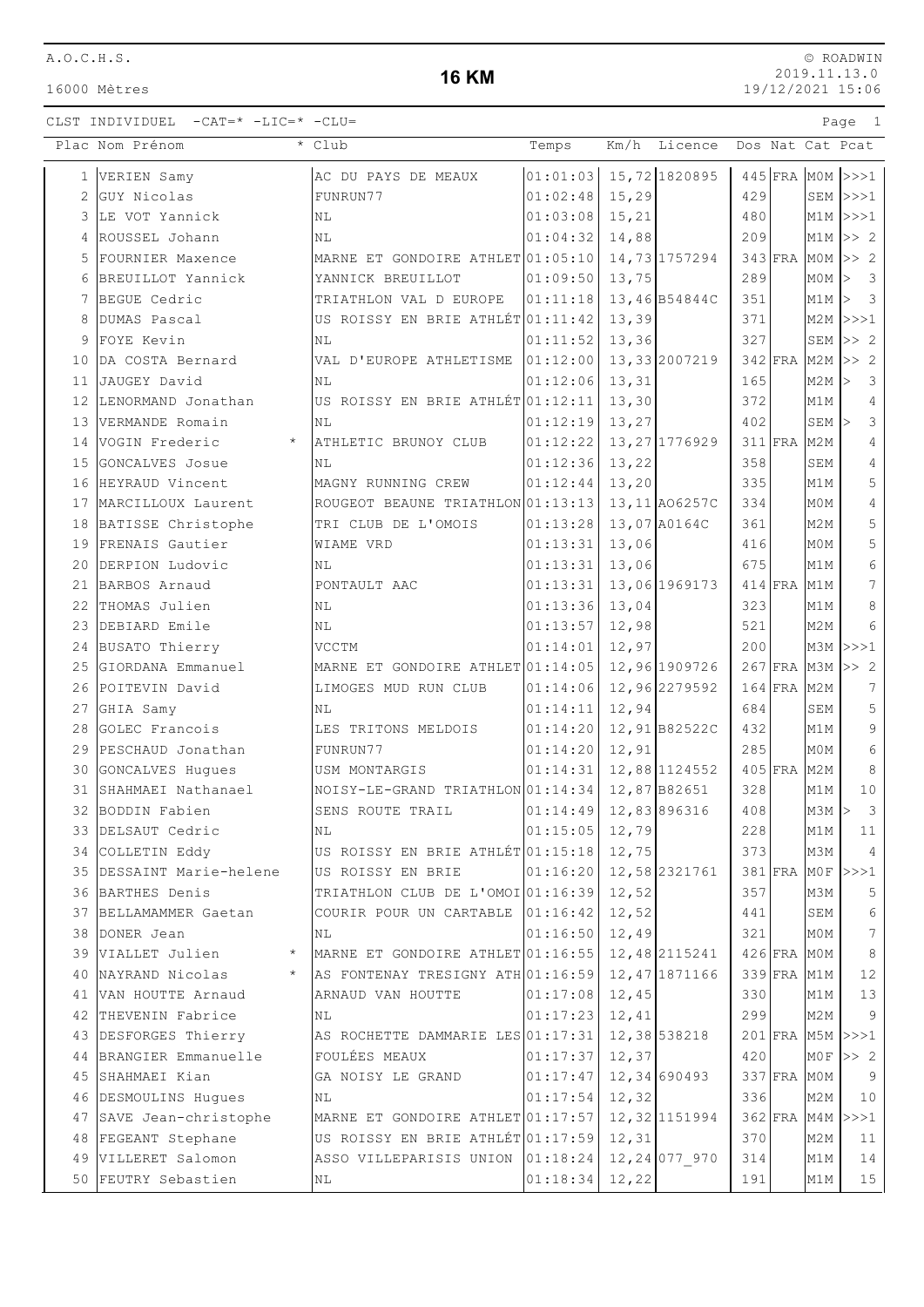16000 Mètres

### **16 KM**

© ROADWIN 2019.11.13.0 19/12/2021 15:06

|    | Plac Nom Prénom            |         | * Club                            | Temps    |        | Km/h Licence   |     |             |                  | Dos Nat Cat Pcat |
|----|----------------------------|---------|-----------------------------------|----------|--------|----------------|-----|-------------|------------------|------------------|
|    | 51 ACHOUR Idres            |         | US ROISSY EN BRIE ATHLÉT 01:18:39 |          | 12, 21 |                | 369 |             | M2M              | 12               |
|    | 52 DA SILVA Laetitia       |         | PONTAULT AAC                      | 01:18:41 |        | 12, 20 1863384 |     |             | 436 FRA M3F      | >>>1             |
|    | 53 BORIES Brice            |         | NL                                | 01:18:49 | 12,18  |                | 207 |             | M0M              | 10               |
|    | 54 ROCHA Jocelyne          |         | PONTAULT AAC                      | 01:18:53 |        | 12, 17 2146904 |     | 412 FRA M1F |                  | >>>1             |
| 55 | BOUZEKRI Samir             |         | NL                                | 01:18:56 | 12,16  |                | 455 |             | M2M              | 13               |
|    | 56 PARDILLOS Jordan        |         | JORDAN PARDILLOS                  | 01:19:02 | 12,15  |                | 284 |             | SEM              | $7\phantom{.0}$  |
|    | 57 MATHIRON Clement        |         | GOST 77                           | 01:19:07 | 12,13  |                | 387 |             | SEM              | 8                |
| 58 | JEAN Matthieu              |         | NL                                | 01:19:14 | 12,12  |                | 300 |             | M1M              | 16               |
| 59 | VOGIN Gregory              |         | SAM PARIS 12                      | 01:19:18 |        | 12, 11 2363243 |     | 298 FRA     | SEM              | $\overline{9}$   |
| 60 | DE MENEZES Romulo          |         | NL                                | 01:19:23 | 12,09  |                | 307 |             | M0M              | 11               |
| 61 | GENT Sylvain               |         | SYLVAIN GENT                      | 01:19:26 | 12,09  |                | 389 |             | M <sub>2M</sub>  | 14               |
| 62 | GUERIN Damien              |         | NL                                | 01:19:41 | 12,05  |                | 226 |             | SEM              | 10               |
|    | 63 OHREL Philippe          |         | US ROISSY EN BRIE ATHLÉT 01:19:42 |          | 12,05  |                | 378 |             | M3M              | 6                |
|    | 64 ARANDA Raphael          |         | NL                                | 01:19:46 | 12,04  |                | 390 |             | M2M              | 15               |
| 65 | SOUBIE David               |         | N <sub>L</sub>                    | 01:19:48 | 12,03  |                | 242 |             | M2M              | 16               |
|    | 66 AKKARI Achref           |         | N <sub>L</sub>                    | 01:19:59 | 12,00  |                | 187 |             | M0M              | $12$             |
|    | 67 BAUDEL Eddy             |         | US ROISSY EN BRIE                 | 01:20:02 |        | 12,00 2274068  |     | 224 FRA M2M |                  | 17               |
| 68 | BERTEE Francois            |         | NL                                | 01:20:09 | 11,98  |                | 282 |             | M1M              | 17               |
| 69 | GRIZARD Raphael            |         | FUNRUN77                          | 01:20:15 | 11,96  |                | 246 |             | M3M              | $7\phantom{.0}$  |
| 70 | JADCZAK Melanie            |         | TCO                               | 01:20:28 |        | 11,93 B63635C  | 391 |             | MOF              | 3                |
| 71 | PINHEIRO Paulo             |         | MARNE ET GONDOIRE ATHLET 01:20:39 |          |        | 11,90 1594492  |     | 431 FRA M3M |                  | 8                |
|    | 72 POISSON Vincent         |         | COULOMMIERS BRIE ATHLETI 01:20:50 |          |        | 11,88 2091484  |     | 481 FRA MOM |                  | 13               |
|    | 73 VIEIRA Christophe       |         | NL                                | 01:21:21 | 11,80  |                | 447 |             | M <sub>2</sub> M | 18               |
|    | 74 UGUEN Jeremy            |         | RUNANNET                          | 01:21:21 | 11,80  |                | 366 |             | MOM              | 14               |
|    | 75 LESIAK Jean-jacques     | $\star$ | UA VILLENOY                       | 01:21:25 |        | 11,79 1118551  |     |             | 448 FRA M5M      | >> 2             |
|    | 76 CHASTANG Jean-pierre    |         | US ROISSY EN BRIE ATHLÉT 01:21:26 |          | 11,79  |                | 376 |             | M5M              | $\mathcal{S}$    |
|    | 77 TOMAS Philippe          |         | MARNE ET GONDOIRE ATHLET 01:21:50 |          |        | 11,73 465751   |     |             | 400 FRA M4M      | >> 2             |
| 78 | DAVID Cyril                |         | NL                                | 01:22:09 | 11,69  |                | 302 |             | SEM              | 11               |
| 79 | DAVID Ducloux              |         | AZIMUTÉ.E.S                       | 01:22:26 | 11,65  |                | 333 |             | M3M              | $\overline{9}$   |
| 80 | CREPIN Arnaud              |         | ARNAUD CREPIN                     | 01:22:38 | 11,62  |                | 331 |             | M1M              | $1\,8$           |
| 81 | ROCHER Clement             |         | RUN IN CLAYE                      | 01:22:44 | 11,60  |                | 247 |             | M0M              | $1\,5$           |
|    | 82 ROOSEN Celine           | $\star$ | AS FONTENAY TRESIGNY ATH 01:23:06 |          |        | 11,55 2196857  |     | 440 FRA MOF |                  | $\overline{4}$   |
|    | 83 BOURLET Sebastien       |         | N <sub>L</sub>                    | 01:23:17 | 11,53  |                | 275 |             | M1M              | 19               |
|    | 84 DJOUDI Stephane         |         | ΝL                                | 01:23:47 | 11,46  |                | 274 |             | M1M              | 20               |
|    | 85 LOUIS Sebastien         |         | VAL DEUROPE TRIATHLON             | 01:24:09 |        | 11,41 C04440C  | 392 |             | M1M              | 21               |
|    | 86 LOPES Pascal            |         | US ROISSY EN BRIE ATHLÉT 01:24:13 |          | 11,40  |                | 377 |             | M <sub>2</sub> M | 19               |
|    | 87 CATTALDO Olivier        | $\star$ | AS FONTENAY TRESIGNY ATH 01:24:16 |          |        | 11,39 1871497  |     | 280 FRA M4M |                  | $\mathbf{3}$     |
|    | 88 FARGUES Jean-marie      |         | FRANCE CANICROSS 94               | 01:24:18 | 11,39  |                | 231 |             | M <sub>2</sub> M | 20               |
|    | 89 FAURE Jean-christophe * |         | FREE RUNNERS LE CLUB              | 01:24:30 |        | 11,36 2070899  |     | 220 FRA M3M |                  | 10               |
|    | 90 SIMOND Mikael           |         | TCV                               | 01:24:32 |        | 11,36 A02967C  | 680 |             | M0M              | 16               |
|    | 91 BOUTIN Vanessa          |         | NL                                | 01:24:40 | 11,34  |                | 211 |             | MOF              | 5                |
|    | 92 DUMARCHE Aurelien       |         | AURELIEN DUMARCHE                 | 01:24:42 | 11, 33 |                | 189 |             | M0M              | 17               |
|    | 93 AUBERT Benjamin         |         | ΝL                                | 01:24:42 | 11, 33 |                | 344 |             | SEM              | 12               |
|    | 94 GABIRON Quentin         |         | NL                                | 01:25:05 | 11,28  |                | 230 |             | SEM              | 13               |
| 95 | GUERAUD Gwenael            |         | US ROISSY EN BRIE ATHLÉT 01:25:10 |          | 11,27  |                | 380 |             | M1M              | 22               |
|    | 96 ROGER Yves-antoine      |         | NL                                | 01:25:13 | 11,27  |                | 365 |             | M1M              | 23               |
|    | 97 PEREIRA Joaquim         | $\star$ | UA VILLENOY                       | 01:25:19 |        | 11, 25 1677453 |     |             |                  | 348 FRA M6M >>>1 |
|    | 98 ROGER Laurent           |         | FUNRUN 77                         | 01:25:27 | 11,23  |                | 161 |             | M3M              | 11               |
|    | 99 TEULE Yann              |         | NL                                | 01:25:28 | 11,23  |                | 434 |             | M2M              | 21               |
|    | 100 PIFFETEAU Stephanie    |         | US ROISSY EN BRIE ATHLÉT 01:25:52 |          | 11,18  |                | 374 |             |                  | $M2F$ $>>$ $1$   |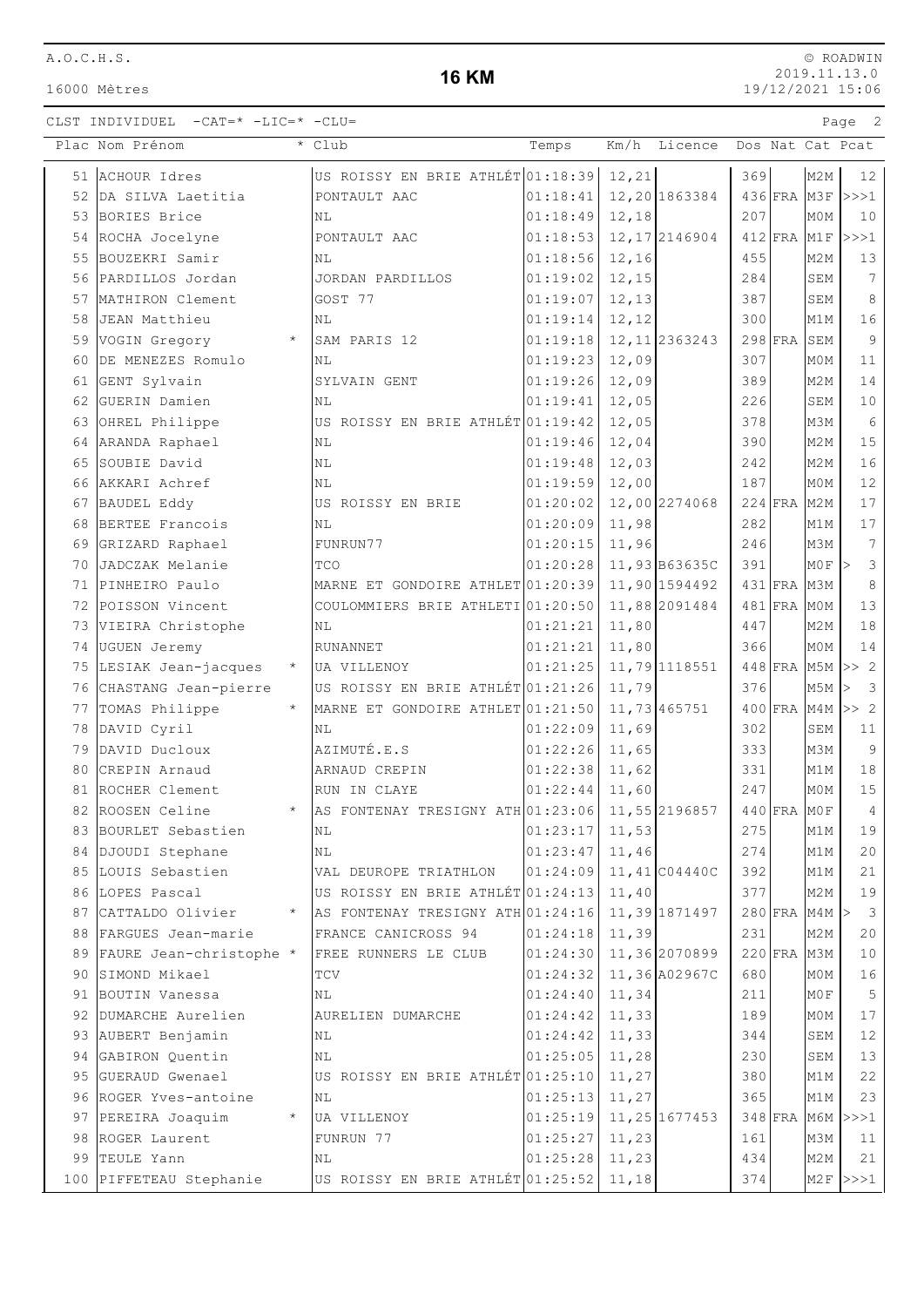16000 Mètres

### **16 KM**

© ROADWIN 2019.11.13.0 19/12/2021 15:06

CLST INDIVIDUEL  $-CAT=\star$  -LIC= $\star$  -CLU=

|     | Plac Nom Prénom               | * Club                            | Temps            | Km/h   | Licence       |     |                   |                  | Dos Nat Cat Pcat                  |
|-----|-------------------------------|-----------------------------------|------------------|--------|---------------|-----|-------------------|------------------|-----------------------------------|
|     | 101 AABAR Sandrine            | US ROISSY EN BRIE ATHLÉT 01:25:52 |                  | 11,18  |               | 383 |                   |                  | $M1F$ >> 2                        |
|     | 102 LECONTE Jean-philippe     | NL                                | 01:25:56         | 11,17  |               | 433 |                   | M3M              | 12                                |
|     | 103 KNIPPER Helene<br>$\star$ | AC DU PAYS DE MEAUX               | 01:26:34         |        | 11,09 1697092 |     | $266$ FRA M1F $>$ |                  | $\overline{\mathbf{3}}$           |
|     | 104 MUNIER Stephane           | NL                                | 01:26:50         | 11,06  |               | 281 |                   | M2M              | 22                                |
|     | 105 BONDIGUEL Kevin           | N <sub>L</sub>                    | 01:27:01         | 11,03  |               | 424 |                   | SEM              | 14                                |
|     | 106 BRUNO Blandine            | AS ROCHETTE DAMMARIE LES 01:27:07 |                  |        | 11,02 1721133 |     | $186$ FRA M3F     |                  | >> 2                              |
|     | 107 PLE Sylvain               | RUN'ANNET                         | 01:27:33         | 10,97  |               | 367 |                   | M <sub>2</sub> M | 23                                |
|     | 108 BERTEE Estelle            | NL                                | 01:27:35         | 10,96  |               | 283 |                   | MOF              | 6                                 |
|     | 109 PONTON Benoit             | NL                                | 01:27:40         | 10,95  |               | 237 |                   | M0M              | 18                                |
|     | 110 BEIRNAERT Christelle      | <b>FOULÉES MEAUX</b>              | 01:28:01         | 10,91  |               | 316 |                   | M3F              | $\overline{\mathbf{3}}$<br>$\geq$ |
|     | 111 MARUJO Pierre             | FOULÉES MEAUX                     | 01:28:01         | 10,91  |               | 317 |                   | M3M              | 13                                |
| 112 | TAVARES Damien                | RUN'ANNET                         | 01:28:05         | 10,90  |               | 422 |                   | M0M              | 19                                |
|     | 113 DAVID Laurent             | NL                                | 01:28:13         | 10,88  |               | 303 |                   | M4M              | $\overline{4}$                    |
|     | 114 HERIVAUX Joel             | ETS FRISQUET                      | 01:28:29         | 10,85  |               | 403 |                   | M4M              | 5                                 |
|     | 115 BOURDEAU Severine         | ETS FRISQUET                      | 01:28:29         | 10,85  |               | 404 |                   | M2F              | >> 2                              |
|     | 116 BRETEAU Michel            | NL                                | 01:28:49         | 10,81  |               | 182 |                   | M5M              | 4                                 |
|     | 117 LAURENT Isly              | NL                                | 01:28:50         | 10,81  |               | 683 |                   | SEM              | 15                                |
|     | 118 BRUSACORAN Alexis         | NL                                | 01:28:51         | 10,80  |               | 690 |                   | SEM              | 16                                |
|     | 119 MARIN Leslie              | NL                                | 01:28:54         | 10,80  |               | 196 |                   |                  | $SEF$ $>>$ $1$                    |
|     | 120 DOUX Christophe           | NL                                | 01:28:58         | 10,79  |               | 293 |                   | M2M              | 24                                |
|     | 121 HINCELLIN Francois        | NL                                | 01:29:03         | 10,78  |               | 682 |                   | SEM              | 17                                |
| 122 | MORTIER Victor                | WIAME VRD                         | 01:29:25         | 10,74  |               | 394 |                   | M3M              | 14                                |
|     | 123 CABUY Bruno               | BRUNO CABUY                       | 01:29:35         | 10,72  |               | 428 |                   | M4M              | 6                                 |
|     | 124 ADAM Benoit               | NL                                | 01:30:18         | 10,63  |               | 232 |                   | SEM              | $1\,8$                            |
|     | 125 VIVIEN Maurice            | TC OMOIS                          | 01:30:18         |        | 10,63 A09185  | 312 |                   | M5M              | 5                                 |
|     | 126 GIRARD Jean               | NL                                | 01:30:18         | 10,63  |               | 315 |                   | M2M              | 25                                |
|     | 127 BANOWSKI Florent          | NL                                | 01:30:46         | 10,58  |               | 427 |                   | M0M              | 20                                |
|     | 128 CAMI Anthony              | NL                                | 01:31:05         | 10,54  |               | 227 |                   | M0M              | 21                                |
|     | 129 LEMAITRE Jean-yves        | ACPB                              | 01:31:06         | 10,54  |               | 409 |                   | M5M              | 6                                 |
|     | 130 LEMAITRE Emmanuelle       | ACPB                              | 01:31:06         | 10,54  |               | 410 |                   | SEF              | >> 2                              |
|     | 131 DAUBOIN Clement           | FRISQUET                          | 01:31:17         | 10,52  |               | 310 |                   | M1M              | 24                                |
|     | 132 POLI Vittorio             | AZIMUTÉ.E.S                       | 01:31:20         | 10, 51 |               | 430 |                   | M4M              | 7                                 |
|     | 133 RYCHLEWSKI Stephane       | NL                                | 01:31:46 10,46   |        |               | 329 |                   | M1M              | 25                                |
|     | 134 DUFOUR Stephane           | NL                                | $01:32:04$ 10,43 |        |               | 384 |                   | M1M              | 26                                |
|     | 135 DEBAISIEUX ZAPPAVIGN Au   | <b>NL</b>                         | 01:32:05         | 10,43  |               | 437 |                   | M1F              | $\overline{4}$                    |
|     | 136 DOMAGALA Eric             | NL                                | 01:32:09         | 10,42  |               | 192 |                   | M3M              | $15$                              |
|     | 137 HUCK Jacques              | LIVRY GARGAN ATHLÉTISME           | 01:32:11         | 10,41  |               | 257 |                   | M2M              | 26                                |
|     | 138 PATRELLE Damien           | NL                                | 01:32:22         | 10,39  |               | 162 |                   | M1M              | $2\,7$                            |
|     | 139 BOURCIER Denis            | RUN'ANNET                         | 01:32:31         | 10, 38 |               | 292 |                   | M1M              | $28$                              |
|     | 140 BRIANE Laurence           | NL                                | 01:32:39         | 10, 36 |               | 322 |                   | M4F              | >>>1                              |
|     | 141 COLLOT Pascal             | RUN'IN CLAYE                      | 01:32:43         | 10, 35 |               | 364 |                   | M3M              | 16                                |
|     | 142 HENRY Amelie              | CBA                               | 01:32:48         | 10, 34 |               | 411 |                   | MOF              | $7\overline{ }$                   |
|     | 143 LEBRUN Sebastien          | $\rm NL$                          | 01:33:18         | 10,29  |               | 262 |                   | M2M              | 27                                |
|     | 144 BETRANCOURT Frank         | NL                                | 01:33:30         | 10,27  |               | 320 |                   | МЗМ              | $17$                              |
|     | 145 DESFORGES Renan           | RENAN DESFORGES                   | 01:33:39         | 10, 25 |               | 301 |                   | SEM              | 19                                |
|     | 146 HENRI JEAN                | UA VILLENOY                       | 01:34:02         |        | 10,21 1969541 |     | 347 FRA           |                  | $M7M$ $>>$ $1$                    |
|     | 147 BENEDIC Christophe        | ΝL                                | 01:34:05         | 10, 20 |               | 202 |                   | M1M              | 29                                |
|     | 148 OLIVIERI Jerome           | US ROISSY EN BRIE ATHLÉT 01:34:08 |                  | 10, 20 |               | 382 |                   | M2M              | 28                                |
|     | 149 BON Jordan                | NL                                | 01:34:08         | 10, 20 |               | 443 |                   | SEM              | $20$                              |
|     | 150 KERRIOU Magali            | MAGALI                            | 01:34:15         | 10, 19 |               | 222 |                   |                  | M2F > 3                           |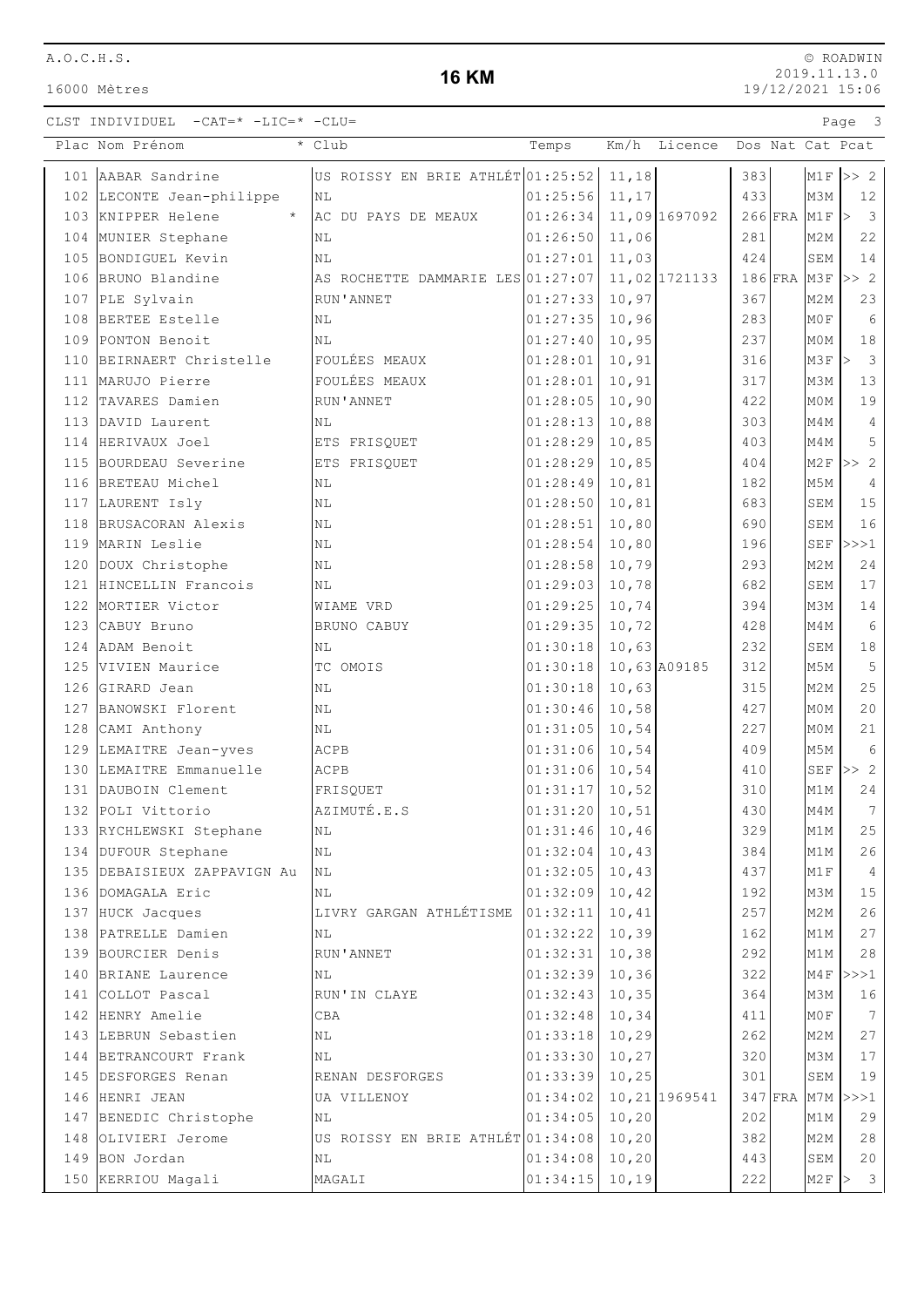16000 Mètres

## **16 KM**

© ROADWIN 2019.11.13.0 19/12/2021 15:06

|     | Plac Nom Prénom                           | * Club                            | Temps            |        | Km/h Licence   |     |             |                  | Dos Nat Cat Pcat |
|-----|-------------------------------------------|-----------------------------------|------------------|--------|----------------|-----|-------------|------------------|------------------|
|     | 151 ZAPPAVIGNA Mathieu                    | NL                                | 01:34:27         | 10, 16 |                | 691 |             | M1M              | 30               |
|     | 152 AMENGUAL Stephane                     | STEPHANE AMENGUAL                 | 01:34:32         | 10, 16 |                | 175 |             | M <sub>2M</sub>  | 29               |
|     | 153 AIT MOUHOUB Redouane                  | NL                                | 01:35:33         | 10,05  |                | 456 |             | M <sub>2</sub> M | 30               |
|     | 154 GIACOMUZZI Luca                       | <b>NL</b>                         | 01:35:44         | 10,03  |                | 286 |             | SEM              | 21               |
|     | 155 VACCANI Jerome<br>$\star$             | UA VILLENOY                       | 01:35:49         |        | 10,02 2072560  |     | 435 FRA M2M |                  | 31               |
|     | 156 AUBRY Thomas                          | NL                                | 01:36:01         | 10,00  |                | 421 |             | M1M              | 31               |
|     | 157 LEITE DA Silva gomes pau PONTAULT AAC |                                   | 01:36:03         |        | 09,99 2144843  |     | 276 FRA M4M |                  | 8                |
|     | 158 VOGIN Patrick                         | PATRICK VOGIN                     | 01:36:09         | 09,98  |                | 297 |             | M4M              | 9                |
| 159 | BUISSON Maxime                            | NL                                | 01:36:12         | 09,98  |                | 689 |             | M0M              | 22               |
| 160 | GADEAUD David                             | NL                                | 01:36:17         | 09,97  |                | 225 |             | M2M              | 32               |
| 161 | BOUCHERIT Nader                           | NL                                | 01:36:27         | 09,95  |                | 204 |             | M0M              | 23               |
|     | 162 CLOZEL Anthony                        | VAINCRE LA MUCOVISCIDOSE 01:36:50 |                  | 09,91  |                | 183 |             | M <sub>0</sub> M | 24               |
|     | 163 FRESNE Remy                           | NL                                | 01:36:52         | 09, 91 |                | 177 |             | M0M              | 25               |
|     | 164 COLLOT Vanessa                        | MARNE ET GONDOIRE ATHLET 01:36:53 |                  |        | 09, 91 1163084 |     | 318 FRA MOF |                  | 8                |
|     | 165 GALFANO Philippe                      | PHILIPPE GALFANO                  | 01:37:17         | 09,87  |                | 179 |             | M4M              | 10               |
|     | 166 MAGEOT Evrard                         | NL                                | 01:37:33         | 09,84  |                | 324 |             | M0M              | 26               |
|     | 167 BORDET Regis                          | NL                                | 01:37:41         | 09,83  |                | 188 |             | M3M              | 18               |
|     | 168 FRETUN Sylvain                        | WIAME VRD                         | 01:37:42         | 09,83  |                | 250 |             | M0M              | 27               |
| 169 | THOMAS Celine                             | ΝL                                | 01:38:03         | 09,79  |                | 170 |             | M1F              | 5                |
| 170 | MARTIAL Loic                              | NL                                | 01:38:06         | 09,79  |                | 352 |             | M <sub>0</sub> M | 28               |
| 171 | BOUCHE Caroline                           | WIAME VRD                         | 01:38:15         | 09,77  |                | 393 |             | M3F              | 4                |
|     | 172 DAUPTAIN Ludovic                      | WIAME VRD                         | 01:38:18         | 09,77  |                | 249 |             | M <sub>0</sub> M | 29               |
|     | 173 MORALES Alicia                        | NL                                | 01:38:18         | 09,77  |                | 446 |             | M <sub>2F</sub>  | 4                |
|     | 174 THIEBAUT Olivier                      | US ROISSY EN BRIE ATHLÉT 01:38:23 |                  | 09,76  |                | 375 |             | M3M              | 19               |
|     | 175 COLSON Patrice                        | MARCILLY                          | 01:38:56         | 09,70  |                | 173 |             | M5M              | 7                |
|     | 176 LEMAIRE Saphia                        | TRIATHLETE ATTITUDE VINC 01:38:56 |                  |        | 09,70 B62261C  | 325 |             | SEF              | 3                |
|     | 177 FROMY Constantin                      | NL                                | 01:38:58         | 09,70  |                | 326 |             | SEM              | 22               |
| 178 | HUREAU Arnaud                             | NL                                | 01:39:11         | 09,68  |                | 338 |             | M <sub>2M</sub>  | 33               |
|     | 179 BEAUVISAGE Dominique *                | ES SAINT PATHUS-OISSERY           | 01:39:36         |        | 09,64 672748   |     | $341$ FRA   | M4M              | 11               |
| 180 | MARLET Sylvain                            | RUN IN CLAYE                      | 01:40:02         | 09,60  |                | 263 |             | M0M              | 30               |
| 181 | PAPIN Gwenael                             | NL                                | 01:40:05         | 09,59  |                | 425 |             | M2M              | 34               |
|     | 182 DUCROT Lilian                         | RUBAN BLEU                        | 01:40:07         | 09,59  |                | 213 |             | M0M              | 31               |
| 183 | CHAUVRY Frederic                          | NL                                | $01:40:08$ 09,59 |        |                | 353 |             | M <sub>2</sub> M | 35               |
| 184 | DEMONCEAUX Thomas                         | ΝL                                | 01:40:08         | 09,59  |                | 214 |             | M0M              | 32               |
|     | 185 DESPIERRES Audiane                    | $\rm NL$                          | 01:40:13         | 09,58  |                | 359 |             | M1F              | 6                |
|     | 186 SOUFFLET Tatiana                      | CJC                               | 01:40:15         | 09,58  |                | 360 |             | M <sub>2</sub> F | 5                |
|     | 187 OUINET Julien                         | JULIEN QUINET                     | 01:40:24         | 09,56  |                | 345 |             | SEM              | 23               |
|     | 188 CALVEZ Xavier                         | FRISQUET                          | 01:40:28         | 09,56  |                | 309 |             | M <sub>2</sub> M | 36               |
|     | 189 CALVEZ Thierry                        | FRISQUET                          | 01:40:31         | 09,55  |                | 308 |             | МЗМ              | 20               |
|     | 190 WIAME Herve                           | WIAME VRD                         | 01:40:38         | 09,54  |                | 248 |             | M4M              | 12               |
|     | 191 CHAMBAULT Karine                      | GEERT VAN DE VELDE                | 01:40:41         | 09,53  |                | 350 |             | M <sub>2F</sub>  | 6                |
|     | 192 LE CLOUEREC Celine                    | NL                                | 01:40:41         | 09,53  |                | 354 |             | M1F              | 7                |
|     | 193 LANDEMAINE Martin                     | NL                                | 01:40:41         | 09,53  |                | 423 |             | SEM              | 24               |
|     | 194 VAN DE Velde geert                    | GEERT VAN DE VELDE                | 01:40:45         | 09,53  |                | 349 |             | M4M              | 13               |
|     | 195 PLANTARD Olivia                       | RUN'ANNET                         | 01:40:49         | 09,52  |                | 418 |             | <b>SEF</b>       | 4                |
|     | 196 ESSEIVA Christophe                    | CHRISTOPHE ESSEIVA                | 01:40:56         | 09,51  |                | 398 |             | M <sub>2</sub> M | 37               |
|     | 197 REBILLARD Anthony                     | NL                                | 01:41:02         | 09,50  |                | 363 |             | M <sub>2</sub> M | 38               |
|     | 198 PRODHOMME Patrick                     | ΝL                                | 01:41:05         | 09,50  |                | 272 |             | M4M              | 14               |
|     | 199 ARZEUX Melina                         | AC DU PAYS DE MEAUX               | 01:41:15         |        | 09,48 1941354  |     | 438 FRA M1F |                  | 8                |
|     | 200 CASTAING Florine                      | Χ                                 | 01:41:34         | 09,45  |                | 355 |             | M2F              | 7                |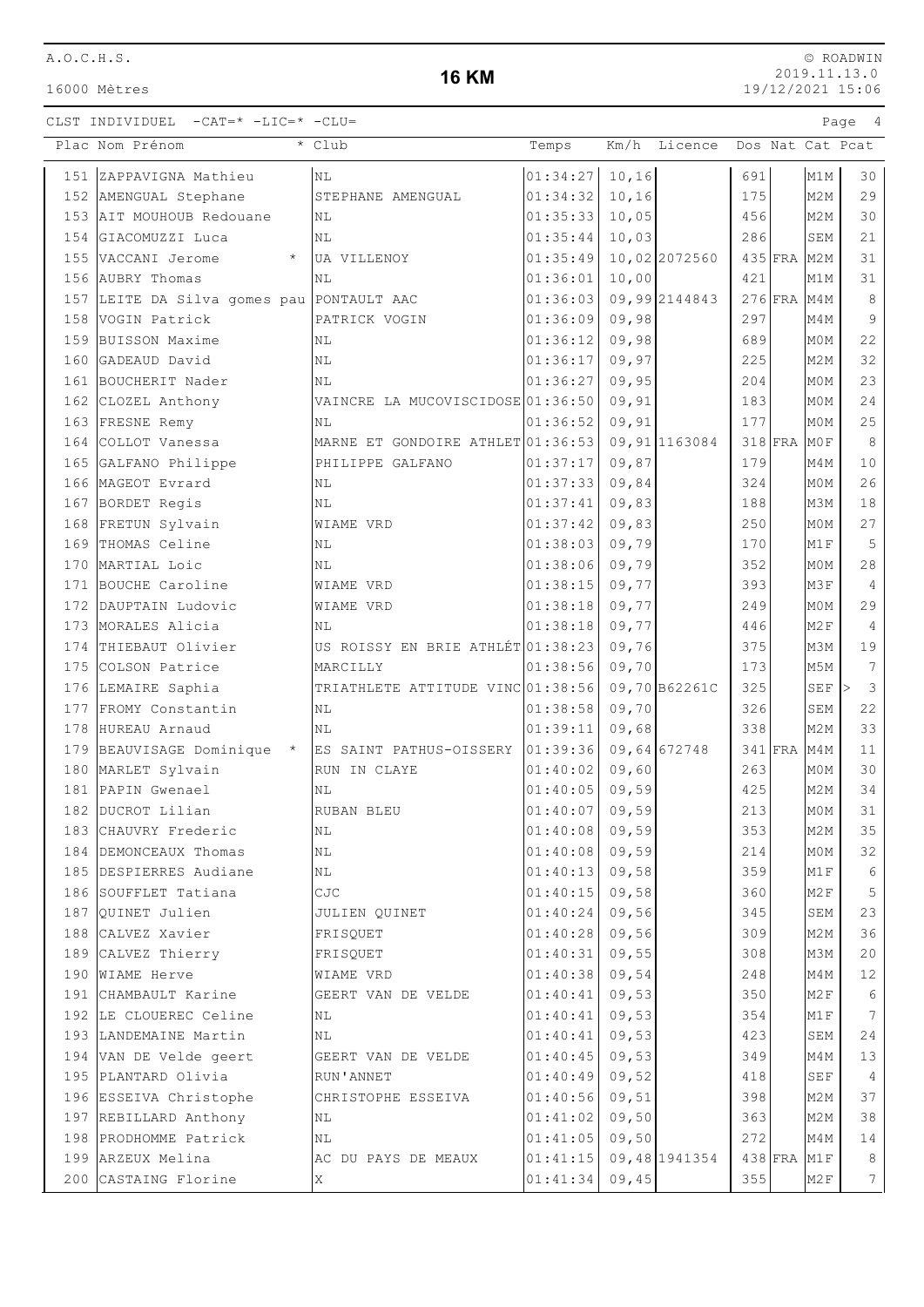| A.O.C.H.S. |  |  |  |  |  |
|------------|--|--|--|--|--|
|            |  |  |  |  |  |

16000 Mètres

#### **16 KM**

© ROADWIN 2019.11.13.0 19/12/2021 15:06

| Plac Nom Prénom                | $\overline{\cdot$ Club                     | Temps    |        | Km/h Licence   |     |             |                  | Dos Nat Cat Pcat |
|--------------------------------|--------------------------------------------|----------|--------|----------------|-----|-------------|------------------|------------------|
| 201 HALLIER Adeline            | $\rm NL$                                   | 01:41:34 | 09,45  |                | 216 |             | MOF              | 9                |
| 202 ROUX Nicolas               | N <sub>L</sub>                             | 01:41:35 | 09,45  |                | 223 |             | M <sub>2</sub> M | 39               |
| 203 LEFEBVRE Yann              | NL                                         | 01:41:42 | 09,44  |                | 233 |             | M0M              | 33               |
| 204 WINS Yann                  | NL                                         | 01:41:51 | 09,43  |                | 273 |             | M3M              | 21               |
| 205 AMBROSI Melody             | NL                                         | 01:41:58 | 09,41  |                | 219 |             | <b>SEF</b>       | 5                |
| 206 JAWOSKI VINCENT M81        | NL                                         | 01:42:04 | 09,41  |                | 676 |             | M1M              | 32               |
| 207 BEZARD Gregory             | NL                                         | 01:42:26 | 09,37  |                | 205 |             | M <sub>2</sub> M | 40               |
| 208 REBOURS Sylvie             | MARCILLY                                   | 01:42:31 | 09, 36 |                | 174 |             | M3F              | 5                |
| 209 ENDERLIN Cecile            | NL                                         | 01:43:09 | 09,31  |                | 210 |             | M4F              | >> 2             |
| 210 CREPIN Jacky               | NL                                         | 01:43:28 | 09,28  |                | 332 |             | M6M              | >> 2             |
| 211 DESFORGES Romain           | N <sub>L</sub>                             | 01:43:29 | 09,28  |                | 279 |             | SEM              | 25               |
| 212 BENOIST Elsa               | NL                                         | 01:43:55 | 09, 24 |                | 199 |             | M <sub>2F</sub>  | 8                |
| 213 VOILLARD Arnaud<br>$\star$ | ES SAINT PATHUS-OISSERY 01:44:09           |          |        | 09, 22 2228723 |     | 306 FRA M3M |                  | 22               |
| 214 GAUTIER Guillaume          | NL                                         | 01:44:41 | 09,17  |                | 236 |             | M1M              | 33               |
| 215 VIDAL Cindy                | $\rm NL$                                   | 01:45:10 | 09, 13 |                | 166 |             | MOF              | $10$             |
| 216 BELLETERRE Gerard          | ATHLETIC CLUB PAYS DE L $ 01:45:24\rangle$ |          |        | 09, 11 1202565 | 442 |             | M4M              | 15               |
| 217 COHEN Daniel               | NL                                         | 01:45:42 | 09,08  |                | 386 |             | M1M              | 34               |
| 218 WYDER Paule-elise          | PAULE-ELISE WYDER                          | 01:45:57 | 09,06  |                | 385 |             | SEF              | 6                |
| 219 CHAPON Dominique           | NL                                         | 01:46:02 | 09,05  |                | 234 |             | M4M              | 16               |
| 220 BASSET Philippe            | NL                                         | 01:46:02 | 09,05  |                | 264 |             | M5M              | $\,8\,$          |
| 221 BASSET Paul                | NL                                         | 01:46:02 | 09,05  |                | 265 |             | SEM              | 26               |
| 222 LEPAGE Philippe            | ASGB                                       | 01:46:07 |        | 09,05 5552613  | 413 |             | M6M              | 3<br>$\geq$      |
| 223 NGUYEN Sabrina             | MINH NGUYEN                                | 01:46:18 | 09,03  |                | 407 |             | M1F              | 9                |
| 224 NGUYEN MINH Tuan           | TRIATHLON CLUB TORCY                       | 01:46:19 | 09,03  |                | 406 |             | M <sub>2</sub> M | 41               |
| 225 GILLES DE Pelichy step*    | ES SAINT PATHUS-OISSERY                    | 01:46:49 |        | 08,99 1557287  |     | 304 FRA M2F |                  | 9                |
| 226 ORGIAZZI Baptiste          | NL                                         | 01:47:44 | 08,91  |                | 688 |             | JUM              | >>>1             |
| 227 DALOYAU Isabelle           | N <sub>L</sub>                             | 01:48:52 | 08,82  |                | 459 |             | M <sub>2F</sub>  | 10               |
| 228 DALOYAU Fabien             | $\rm NL$                                   | 01:48:53 | 08,82  |                | 460 |             | M3M              | 23               |
| 229 SEANMEUGIN Loic            | N <sub>L</sub>                             | 01:49:28 | 08,77  |                | 681 |             | M1M              | 35               |
| 230 CHAUCHET Guillaume         | $\rm NL$                                   | 01:50:13 | 08, 71 |                | 195 |             | M3M              | 24               |
| 231 DUFAYE Virginie            | NL                                         | 01:51:13 | 08,63  |                | 466 |             | M2F              | 11               |
| 232 LOPEZ Ana                  | LIVRY GARGAN ATHLÉTISME 01:51:57           |          | 08,58  |                | 258 |             | M <sub>2F</sub>  | 12               |
| 233 TROUILLET Benoit           | NL                                         | 01:52:03 | 08,57  |                | 171 |             | M1M              | 36               |
| 234 DEBIEU Pascal<br>$^\star$  | FS ESBLY COUPVRAY ATHLET 01:52:40          |          |        | 08,52 1133494  |     | 287 FRA M5M |                  | 9                |
| 235 LAMBERT Sonia<br>$\star$   | AC DU PAYS DE MEAUX                        | 01:53:01 |        | 08,49 1526352  |     | 368 FRA M3F |                  | 6                |
| 236 AMI Chahrazad              | NL                                         | 01:53:29 | 08,46  |                | 244 |             | MOF              | 11               |
| 237 PEJU Mathias               | NL                                         | 01:53:31 | 08,46  |                | 243 |             | M4M              | 17               |
| 238 BOUHALOUF Jamila           | NL                                         | 01:53:40 | 08,45  |                | 208 |             | M2F              | 13               |
| 239 TOMAS Caroline             | MARNE ET GONDOIRE ATHLET 01:53:46          |          |        | 08,44 1502010  |     | 401 FRA M3F |                  | 7                |
| 240 GAUTHERON Stephanie        | MARNE ET GONDOIRE ATHLÉT 01:53:46          |          |        | 08, 44 1507352 | 399 |             | M <sub>2F</sub>  | 14               |
| 241 SURMONT Aurelien           | NL                                         | 01:56:23 | 08, 25 |                | 458 |             | M0M              | 34               |
| 242 BROYON Emeline             | SCREW                                      | 01:56:42 | 08, 23 |                | 190 |             | MOF              | 12               |
| 243 THONNON Laure              | ΝL                                         | 01:56:43 | 08, 23 |                | 215 |             | MOF              | 13               |
| 244 RENAUX Ghislain            | NL                                         | 01:56:43 | 08, 23 |                | 197 |             | M5M              | 10               |
| 245 BRAWACKI Guillaume         | ΝL                                         | 01:57:32 | 08, 17 |                | 397 |             | M1M              | 37               |
| 246 LEROY Frederique           | LIVRY GARGAN ATHLÉTISME                    | 01:57:45 | 08, 15 |                | 278 |             | M2F              | 15               |
| 247 VOILLARD Sandra<br>$\star$ | ES SAINT PATHUS-OISSERY 01:57:46           |          |        | 08, 15 2228727 |     | 305 FRA M1F |                  | 10               |
| 248 HAMLAOUI Philippe          | LIVRY GARGAN ATHLÉTISME                    | 01:57:47 | 08, 15 |                | 256 |             | M3M              | $25$             |
| 249 BROUSSE Herve              | LIVRY GARGAN ATHLÉTISME                    | 01:57:47 | 08, 15 |                | 254 |             | M4M              | 18               |
| 250 JEANNET Nathalia           | LIVRY GARGAN ATHLÉTISME                    | 01:57:47 | 08, 15 |                | 277 |             | M1F              | 11               |
|                                |                                            |          |        |                |     |             |                  |                  |